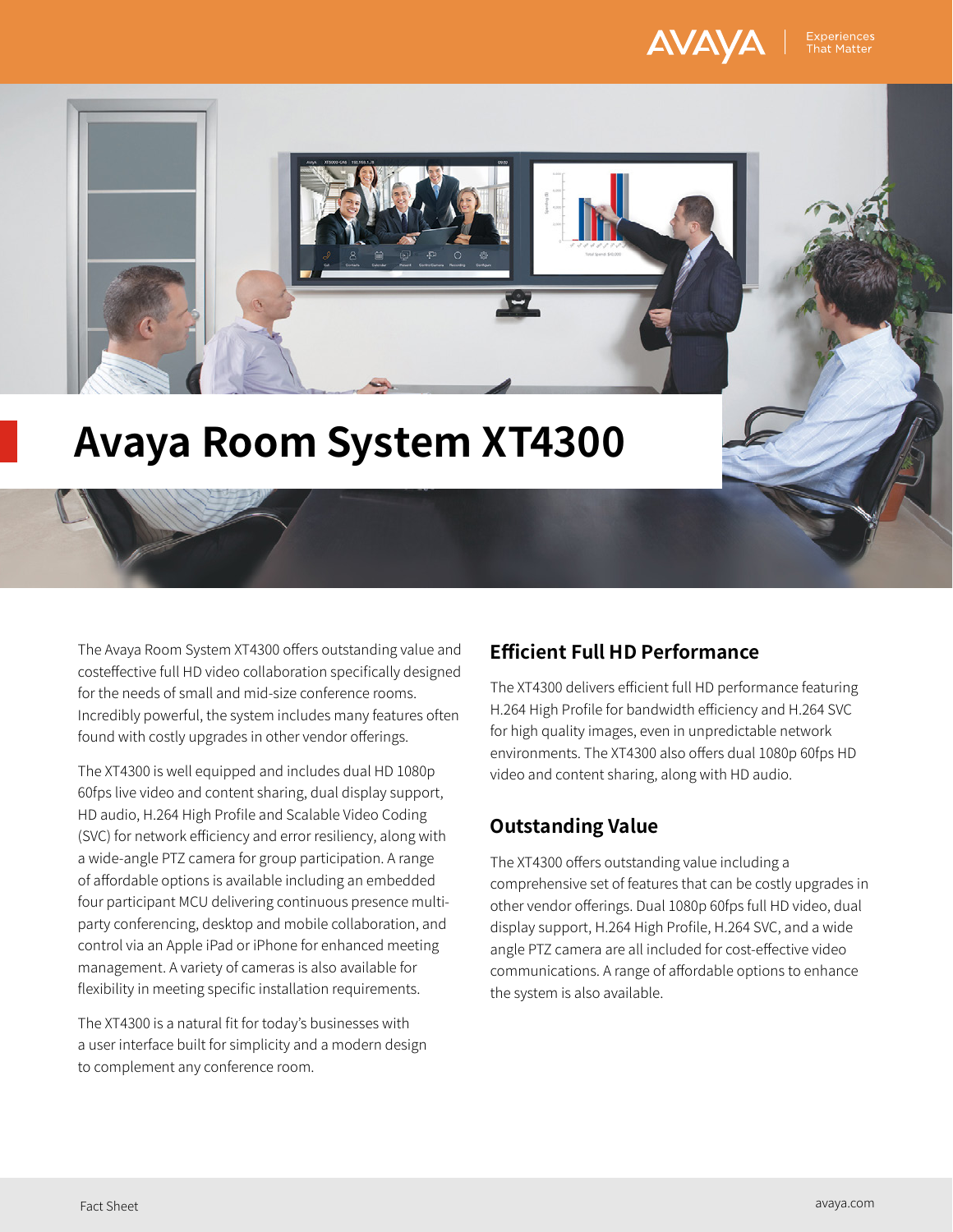

#### **Highlights**

- Efficient Full HD Performance
- **Outstanding Value**
- Intuitive, Easy to Use
- Embedded Multi-party **Conferencing**
- All-in-one, Easy to Deploy



# **Intuitive, Easy to Use**

The XT4300 delivers intuitive meeting control with little or no training required. With Microsoft Exchange calendar support, users can join meetings directly from the integrated calendar. The on-screen participant list gives leaders full meeting moderation, and with Avaya Screen Link, users can wirelessly present content from their laptops. Avaya Mobile Link enables seamless meeting transitions with your Avaya Workplace mobile application, while Apple iPad® or iPhone® control makes the system even easier to use.

# **Embedded Multi-party Conferencing**

The XT4300 offers optional embedded multi-party continuous presence conferencing with support for up to four participants. This dedicated multipoint collaboration capability is always at the ready for impromptu group meetings in today's fast-paced business environment and requires no external bridging capabilities or services.

# **All-in-one, Easy to Deploy**

The XT4300 is offered as a unique all-in-one video meeting solution combining its room system capabilities with embedded 4-way multiparty conferencing, along with desktop and mobile connectivity for remote participants including firewall traversal. Cascading to additional XT systems enables even larger meetings. The system can also be automatically configured with minimal user intervention. A provisioning code entered at startup configures the XT4300 with a profile created through Avaya Workplace, enabling deployment without technical resources.

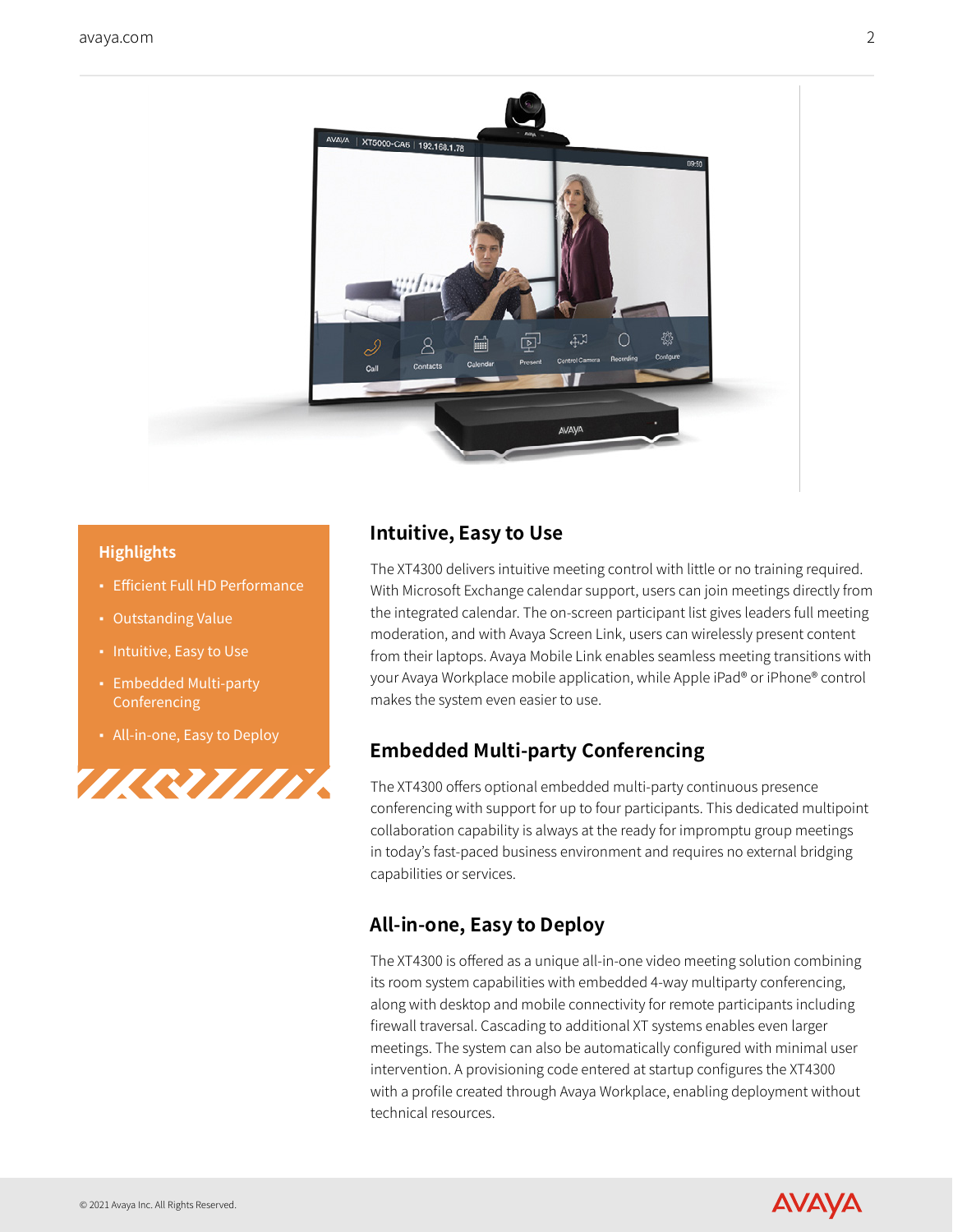# **Available Cameras**

| <b>Camera Model</b>                 | <b>Advanced Camera II</b><br>20x 1080p60                                                                                                   | <b>Deluxe Camera</b><br>12x 1080p60                                              | <b>Flex Camera</b><br>5x 1080p60                                      | <b>HC020</b><br>2160p30                                                                           | <b>HC050</b><br>12x 1080p30                                                                       | <b>Tracking Camera</b><br><b>TC220</b>                                |
|-------------------------------------|--------------------------------------------------------------------------------------------------------------------------------------------|----------------------------------------------------------------------------------|-----------------------------------------------------------------------|---------------------------------------------------------------------------------------------------|---------------------------------------------------------------------------------------------------|-----------------------------------------------------------------------|
| Image device                        |                                                                                                                                            | Exmor CMOS 1/2.8"                                                                |                                                                       | 4K@30/25CMOS1/2.5"                                                                                | CMOS1/3"                                                                                          | CMOS1/2.8"                                                            |
| <b>Video Formats</b><br>with laptop | Not applicable                                                                                                                             | Not applicable                                                                   | Not applicable                                                        | 2160p30/25<br>1080p60/50/30/25                                                                    | 1080p30/25<br>720p30/25                                                                           |                                                                       |
| <b>Video Formats</b><br>with XT     | 1080p60/50/30/25<br>720p60/50/30/25                                                                                                        | 1080p60/50/30/25<br>720p60/50/30/25                                              | 1080p60/50/30/25<br>720p60/50/30/25                                   | 1080p30/720p30                                                                                    | 1080p30/720p30                                                                                    | 1080p60/50/30/25,<br>720p60/50                                        |
| Video signal                        | Uncompressed<br>on HDMI                                                                                                                    | Uncompressed<br>on HDMI                                                          | Uncompressed<br>on HDMI                                               | Compressed (H.264) on<br>USB or uncompressed<br>on HDMI                                           | Compressed (H.264)<br>on USB                                                                      | Compressed (H.264 &<br>H.265) or uncompressed<br>on HDMI & 3G-SDI     |
| <b>Focal Length</b>                 | $f = 4.7 - 94$ mm<br>F1.6 to F3.5                                                                                                          | f=3.9 to 46.8 mm,<br>F1.6 to F2.8                                                | $f = 3.9 - 19.5$ mm,<br>F1.6 to F2.5                                  | $f=2.8$ mm                                                                                        | $f3.5$ mm ~ 42.3mm,<br>$F1.8 \sim F2.8$                                                           | $f = 3.9 - 46.8$ mm<br>$F1.6 \sim F2.8$                               |
| Min object<br>distance (wide)       | $1000$ (Wide) ~<br>1500(Tele) mm                                                                                                           | 500mm (20inches)                                                                 | 500mm (20inches)                                                      | 500mm                                                                                             | 100mm                                                                                             | 500(Wide) -<br>1000(Tele) mm                                          |
| Min illumination                    | $1.0$ lux<br>(F1.6, 50 IRE, 60 fps)                                                                                                        | $0.5$ lux<br>(F1.6, 50 IRE, 60 fps)                                              | $0.5$ lux<br>(F1.6, 50 IRE, 60 fps)                                   | $0.05$ Lux @<br>(F1.8, AGC ON)                                                                    | $0.5$ Lux $\omega$<br>(F1.8, AGC ON)                                                              | $0.5$ lux<br>(F1.6, AGC ON)                                           |
| <b>HFoV</b>                         | $63^\circ$                                                                                                                                 | $72^\circ$                                                                       | $72^\circ$                                                            | $104^{\circ}$ (up to $123^{\circ}$ )                                                              | $72.5^\circ$                                                                                      | $72.5^\circ$                                                          |
| <b>VFoV</b>                         | $36^\circ$                                                                                                                                 | $43^\circ$                                                                       | $43^\circ$                                                            | $68^\circ$                                                                                        | $43^\circ$                                                                                        | $42^{\circ}$                                                          |
| Optical Zoom (*)                    | 20x                                                                                                                                        | 12x                                                                              | 5x                                                                    | <b>NA</b>                                                                                         | 12x                                                                                               | 12x                                                                   |
| Digital Zoom (*)                    | 12x                                                                                                                                        | 4x                                                                               | 8x                                                                    | 8x                                                                                                | 16x                                                                                               | 12x                                                                   |
| Pan Range                           | $+/- 170^{\circ}$                                                                                                                          | $+/- 100^{\circ}$                                                                | $+/-100^{\circ}$                                                      | $e$ PTZ $(**)$                                                                                    | $+/-170^{\circ}$                                                                                  | $+/-90°$                                                              |
| <b>Tilt Range</b>                   | $-30^{\circ} \sim +90^{\circ}$                                                                                                             | $+/-30^{\circ}$                                                                  | $+/- 30^{\circ}$                                                      | $ePTZ$ (**)                                                                                       | $+/- 30^{\circ}$                                                                                  | $-30^{\circ}$ ~ +90°                                                  |
| <b>Serial Control</b>               | Serial In - Out                                                                                                                            | Serial In - Out                                                                  | Serial In                                                             | Via USB                                                                                           | Serial In - Out - USB                                                                             | Serial In - Out,<br>Via Network                                       |
| <b>Ceiling Mount</b>                | Supported                                                                                                                                  | Supported                                                                        | Supported                                                             | Supported                                                                                         | Supported                                                                                         | Not supported                                                         |
| Camera mount                        | Basic kit for ceiling<br>mount included<br>in the box                                                                                      | XT Camera mount (55111-<br>00056) available for wall<br>mount and display mount. | mount (55111-00056)<br>available for wall mount<br>and display mount. | Tripod screw hole<br>$(1/4 - 20$ UNC)                                                             | Tripod screw hole<br>$(1/4 - 20$ UNC)                                                             | Available for wall mount<br>and Tripod screw hole<br>$(1/4 - 20$ UNC) |
| Weight                              | 2 kg (4.4 lbs.)                                                                                                                            | 1.3 Kg (2lbs 14oz)                                                               | 1.3 Kg (2lbs 14oz)                                                    | $0.34$ Kg                                                                                         | $0.91$ Kg                                                                                         | 3Kg                                                                   |
| <b>Dimensions</b><br>w/h/d          | 174 x 186 x 187 mm<br>$(6.9" \times 7.3" \times 7.3")$                                                                                     | 268 x 156 x 124 mm<br>$(10.5 \times 6.1 \times 4.8)$ inches)                     | 268 x 156 x 123 mm<br>$(10.5 \times 6.1 \times 4.8)$ inches)          | 194mm x 34mm x 42mm<br>(without bracket)                                                          | 128.5mm x 118mm x<br>156.2mm                                                                      | 500mm x 162mm x<br>137mm                                              |
| Current<br>consumption (max)        | 2.5A                                                                                                                                       | 2.2A                                                                             | 2.2A                                                                  | 0.6A                                                                                              | 1A                                                                                                | 2A                                                                    |
| Use with<br><b>Workplace Client</b> | No                                                                                                                                         | No                                                                               | No                                                                    | Yes                                                                                               | Yes                                                                                               |                                                                       |
| Video<br>configurations             | White balance (auto/manual); Focus Mode (auto/manual); Sharpness; Backlight; Exposure Compensation; Picture (auto/manual)<br>and WDR level |                                                                                  |                                                                       |                                                                                                   |                                                                                                   |                                                                       |
| <b>Voltage Range</b>                | 12V nominal<br>$(10.8 \text{ to } 13.0 \text{ V})$                                                                                         | 12V nominal<br>$(10.8 \text{ to } 13.0 \text{ V})$                               | 12V nominal<br>$(10.8 \text{ to } 13.0 \text{ V})$                    | 5V(USB)                                                                                           | <b>DC 12V</b>                                                                                     | 12V nominal<br>$(10.8 \text{ to } 13.2 \text{ V})$                    |
| IR repeater as<br><b>TTL signal</b> | On pin 7 Serial IN                                                                                                                         | On pin 7 Serial IN                                                               | On pin 7 Serial IN                                                    | Not available                                                                                     | Not available                                                                                     | On pin 7 Serial In                                                    |
| Camera Output                       | DVI-I                                                                                                                                      | DVI-I                                                                            | DVI-I                                                                 | <b>USB 3.0</b>                                                                                    | <b>USB 3.0</b>                                                                                    | HDMI/3G-SDI                                                           |
| Microphone                          | Not included                                                                                                                               | Not included                                                                     | Not included                                                          | Included, frequency<br>response 50Hz - 8KHz,<br>3m radius omni<br>(6m diameter),<br>coverage 360° | Included, frequency<br>response 50Hz - 8KHz,<br>3m radius omni<br>(6m diameter),<br>coverage 360° |                                                                       |
| <b>Presets</b>                      |                                                                                                                                            | 122 (for all connected cameras, directly on XT codec)<br>128                     |                                                                       |                                                                                                   |                                                                                                   |                                                                       |
| Far end camera<br>control           | Through XT codec (H.224, H.281)                                                                                                            |                                                                                  |                                                                       |                                                                                                   |                                                                                                   |                                                                       |
| $S/N$ dB                            | $S/N$ > 50dB                                                                                                                               | $S/N$ > 50dB                                                                     | S/N>50dB                                                              |                                                                                                   | $S/N \geq 55dB$                                                                                   | $S/N \geq 50dB$                                                       |

(\*) Zoom factor can be limited to 5x on some XT Models, such as XT for IPO. Zoom Upgrade license allows enabling full zoom features of selected model<br>(\*\*) Digital Pan Tilt is supported when camera zoom is enabled.

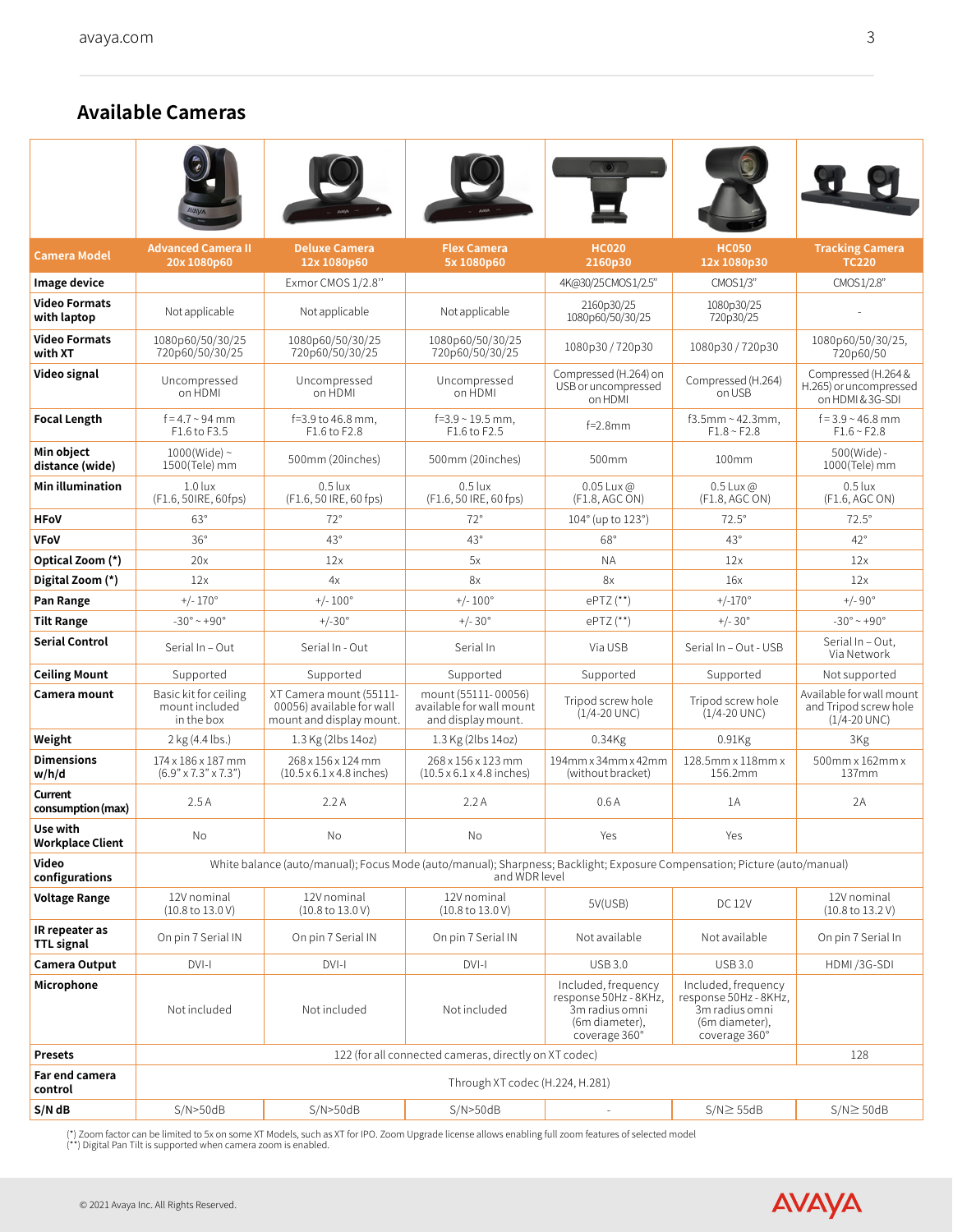# **Available Microphone**

|                                         | <b>Could Hill Gillian</b>                                         |                                            |
|-----------------------------------------|-------------------------------------------------------------------|--------------------------------------------|
| <b>Model</b>                            | XT 1-way POD (Standard)                                           | XT Premium 3-way POD (Optional)            |
| <b>Type</b>                             | 1x condenser half cardioid                                        | 3x condenser half cardioid                 |
| <b>Audio Channels</b>                   | 1x mono                                                           | 3x mono or 1x stereo                       |
| <b>Frequency Response</b>               | 30-20,000Hz                                                       | 50-22,000Hz                                |
| Coverage                                | 3m (9.8') radius cardioid / 180°                                  | 6m (19.7') diameter omnidirectional / 360° |
| <b>Output Impedance / Configuration</b> | 250 ohm / Balanced                                                | Digital / Custom interface                 |
| Sensitivity                             | $-53dB + / -3dB$                                                  | $-37dB + / -3dB$                           |
| <b>Maximum SPL</b>                      | 130dB                                                             | 110dB                                      |
| <b>Signal to Noise Ratio</b>            | >60dB                                                             | >68dB                                      |
| <b>Mute Switch</b>                      |                                                                   | Yes                                        |
| <b>Cable Length and Connector Type</b>  | 6m (19.7'), stereo jack 3.5mm (1/8") to Mini<br>XLR 3 pole female | 6m (19.7'), RJ11 6 pole plug               |
| Weight                                  | 380g (0.8lb)                                                      | 450g (1.0lb)                               |
| Dimensions w / h / d                    | $12.0 \times 2.0 \times 11.0$ cm $(4.7 \times 0.8 \times 4.3")$   | 13.4cm (5.3") diameter x 2.5cm (1.0") h    |
| <b>Power Requirements</b>               | 9-52V Phantom, 1.0mA max.                                         | 12V, 70mA max.                             |

**With more than 100 years as a leader in communications, Avaya can help your company maximize productivity with the communications solutions specific to the needs of your workforce.**

# **XT4300 Specifications**

# Communications

- IP: H.323, SIP (RFC 3261)
- $\bullet$  Bit rate: H.323, SIP: up to 4 / 121 Mbps
- MCU compatibility: H.243, H.231
- XMPP Presence Server support

## Video

- 2 simultaneous 1080p60 channels: camera + auxiliary camera or camera + content
- H.263, H.263+, H.263++, H.264, H.264 High Profile, H.264 SVC
- Dual: H.239 (H.323); BFCP (SIP)
- Avaya Multi—Stream Switching (MSS) video
- RTMP support for video streaming
- RTSP support for video streaming
- RTX support for error resiliency with Spaces

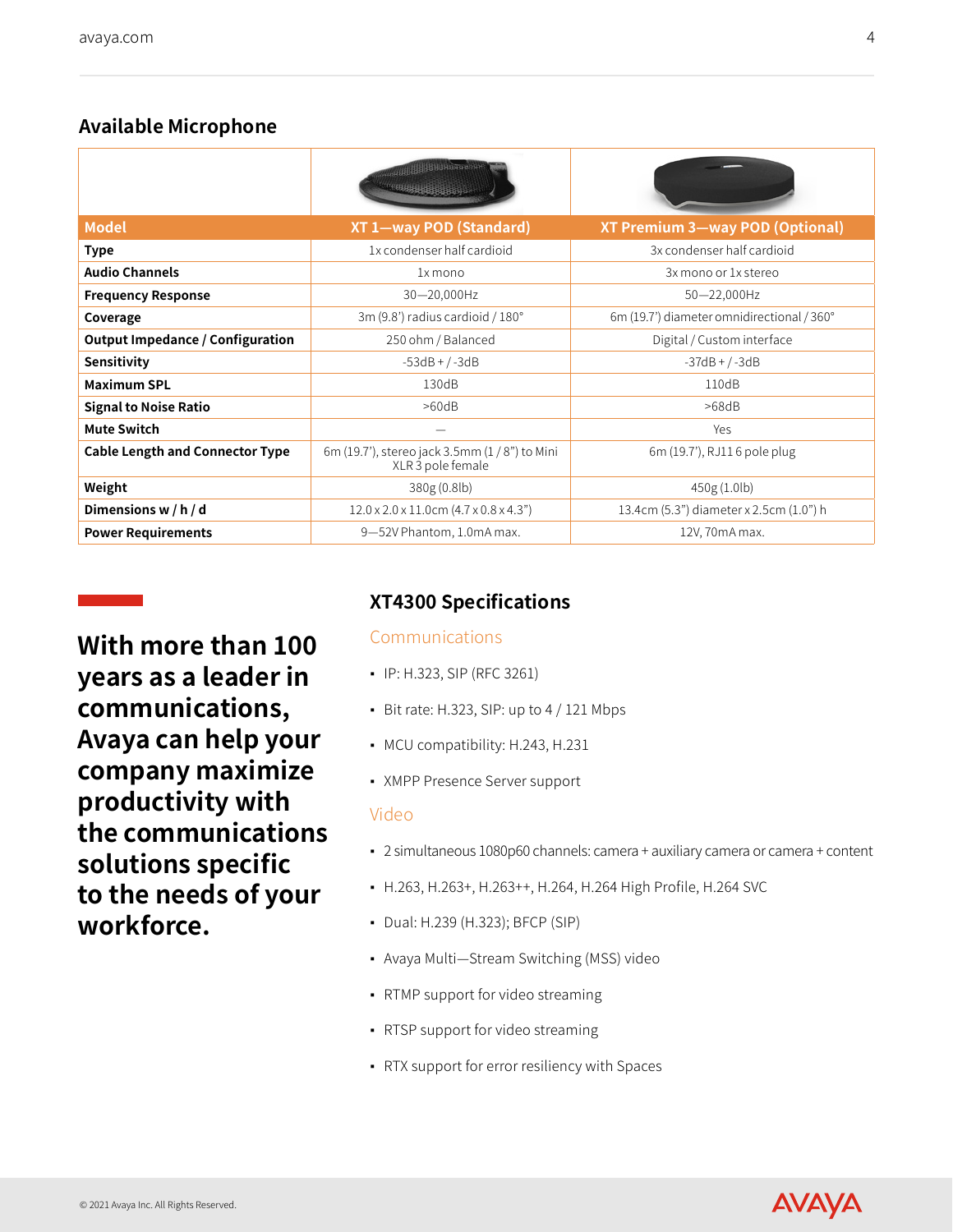#### ▪ Important:

Platforms listed below are for convenience only and are subject to change without notice.

Facebook, Periscope/Twitter, YouTube, Adobe Media Server Live Stream, Meridix, NGINX, Red5 Media Server, Restream.io, Twitch, Ustream, Wowza Streaming Server Recording License needed

#### ▪ HDMI input formats

1920 x 1080p @ 25, 30, 50, 60fps 1280 x 720p @ 25, 30, 50, 60fps 720 x 576p @ 50fps 720 x 480p @ 60fps 640 x 480p @ 60fps

#### ▪ Live video encoding formats

1920 x 1080p @ 25, 30, 50, 60fps 1280 x 720p @ 25, 30, 50, 60fps 1024 x 576p @ 25, 30fps: w576p 848 x 480p @ 25, 30fps: w480p 768 x 448p @ 25, 30fps: w448p 704 x 576p @ 25, 30fps: 4CIF 704 x 480p @ 25, 30fps: 4SIF 624 x 352p @ 25, 30fps: w352p 576 x 336p @ 25, 30fps 512 x 288p @ 25, 30fps: wCIF 416 x 240p @ 25, 30fps: w240p 400 x 224p @ 25, 30fps 352 x 288p @ 25, 30fps: CIF 352 x 240p @ 25, 30fps: SIF

#### ▪ DVI input formats

1920 x 1080p @ 60fps 1600 x 900p @ 60fps (digital only) 1440 x 900p @ 60fps: WSXGA 1400 x 1050 @ 60fps 1280 x 1024p @ 60, 75fps: SXGA 1280 x 1024 @ 60fps 1280 x 960p @ 60, 85fps: SXGA 1280 x 800p @ 60fps: WXGA 1280 x 768p @ 60fps: WXGA 1280 x 720p @ 60fps 1024 x 768p @ 60, 70, 75fps: XGA 800 x 600p @ 60, 72, 75fps: SVGA 640 x 480p @ 72, 75fps: VGA

#### ▪ PC content encoding formats:

Up to 1080p @ 60fps

#### ▪ HDMI output formats

1920 x 1080 @ 25, 30, 50, 60fps 1280 x 720 @ 50, 60fps

#### Content Sharing / Web Collaboration

- Dual video: H.239 (H.323); BFCP (SIP)
- Avaya Workplace native web collaboration
- Avaya Workplace chat and web collaboration pointer tool via Control

#### Recording1

- Recording on USB drive (with dual display systems, both displays show the same images while recording)
- USB drive formats: FAT32, EXT2, EXT3, EXT4
- Recording formats: MP4 file
- Time watermark on recorded files
- Digital signature for recorded files

#### Audio

- Stereo audio with Premium 3-way POD
- Acoustic echo cancellation
- Adaptive post filtering
- Audio error concealment
- Automatic Gain Control (AGC)
- Automatic noise suppression
- Frequency response:

G.711: 300-3,400Hz G.728: 50-3,400Hz G.729A: 50-3,400Hz G.729AB: 50-3,400Hz G.722, G.722.1: 50-7,000Hz G.722.1 Annex C: 50-14,000Hz AAC-LD: 50-14,000Hz AAC-LC: 50-14,000Hz

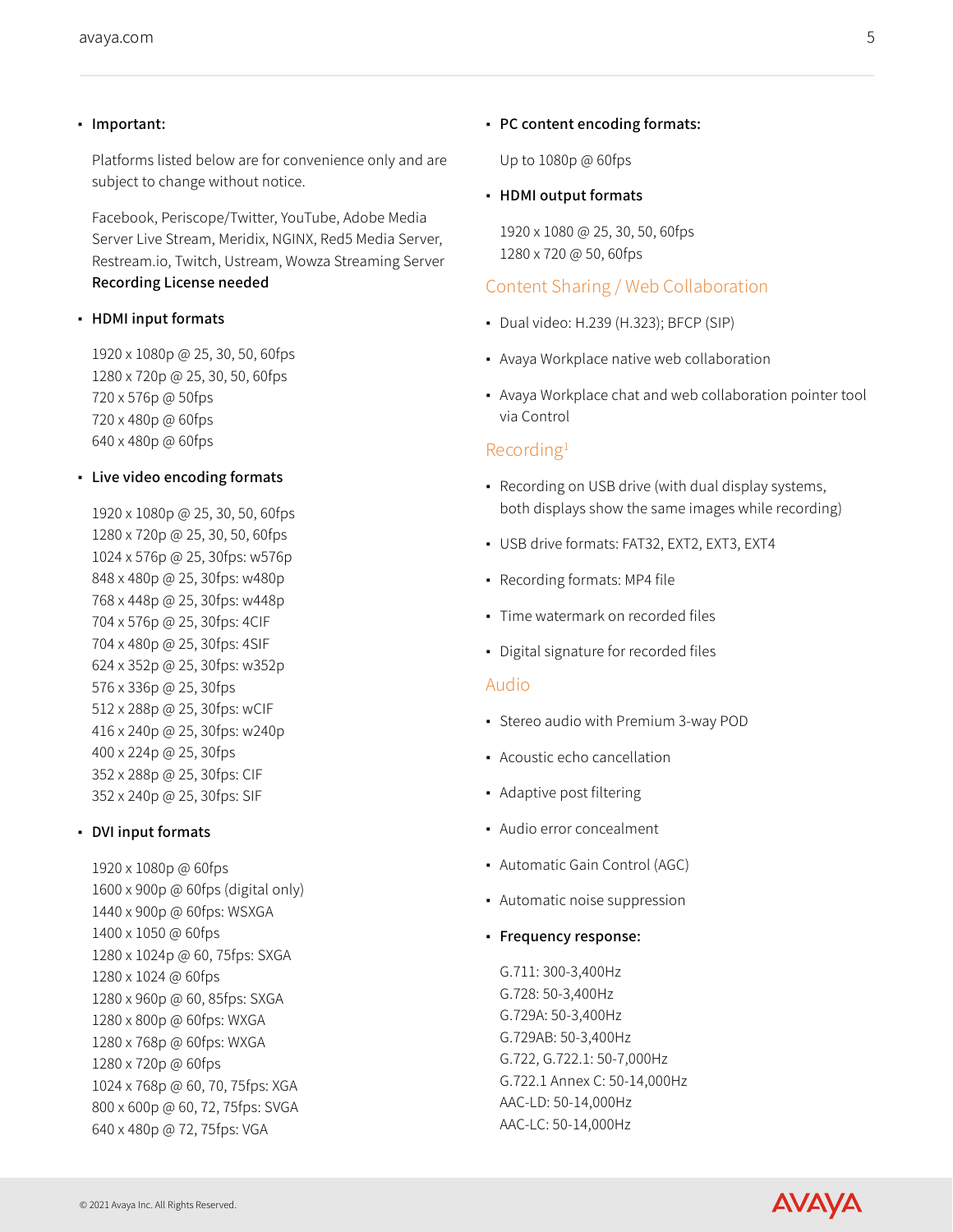#### **Support Services**

Avaya offers a full set of services to help maximize a video investment. Strategic and technical consulting along with deployment and customization services help ensure that video collaboration rollouts are successful and aligned to business requirements.

Avaya support services maximizes up time with software updates, upgrades, remote maintenance and expert repairs.



G.719: 50-20,000Hz Opus: 50-20,000Hz

## Audio / Video Interfaces

#### ▪ Video inputs:

1 x HDMI 1 x DVI-I

#### ▪ Video outputs:

2 x HDMI for dual display

#### ▪ Audio inputs:

1 x HDMI

1 x Microphone Array Pod (RJ11) 1 x 3.5mm (1 / 8") line in jack for audio source (analog / digital with mini-TOSLINK adapter)

#### ▪ Audio outputs:

2 x HDMI

1 x 3.5mm (1 / 8") line out jack (analog / digital with mini-TOSLINK adapter)

#### USB Ports

- $-1 \times$  USB2
- $-1 \times$  USB3
- Supports recording, firmware upgrade, USB to serial adapter for control, limited headsets and USB2 cameras

## Network Features

- IPv4 and IPv6 simultaneous support
- Auto Gatekeeper discovery
- QoS support: IP Precedence, IP Type of Service (ToS), Differentiated Services (diffserv)
- Avaya NetSense bandwidth adaptation for high quality over unmanaged networks
- DTMF tones: H.245, RFC2833
- SNTP date and time synchronization

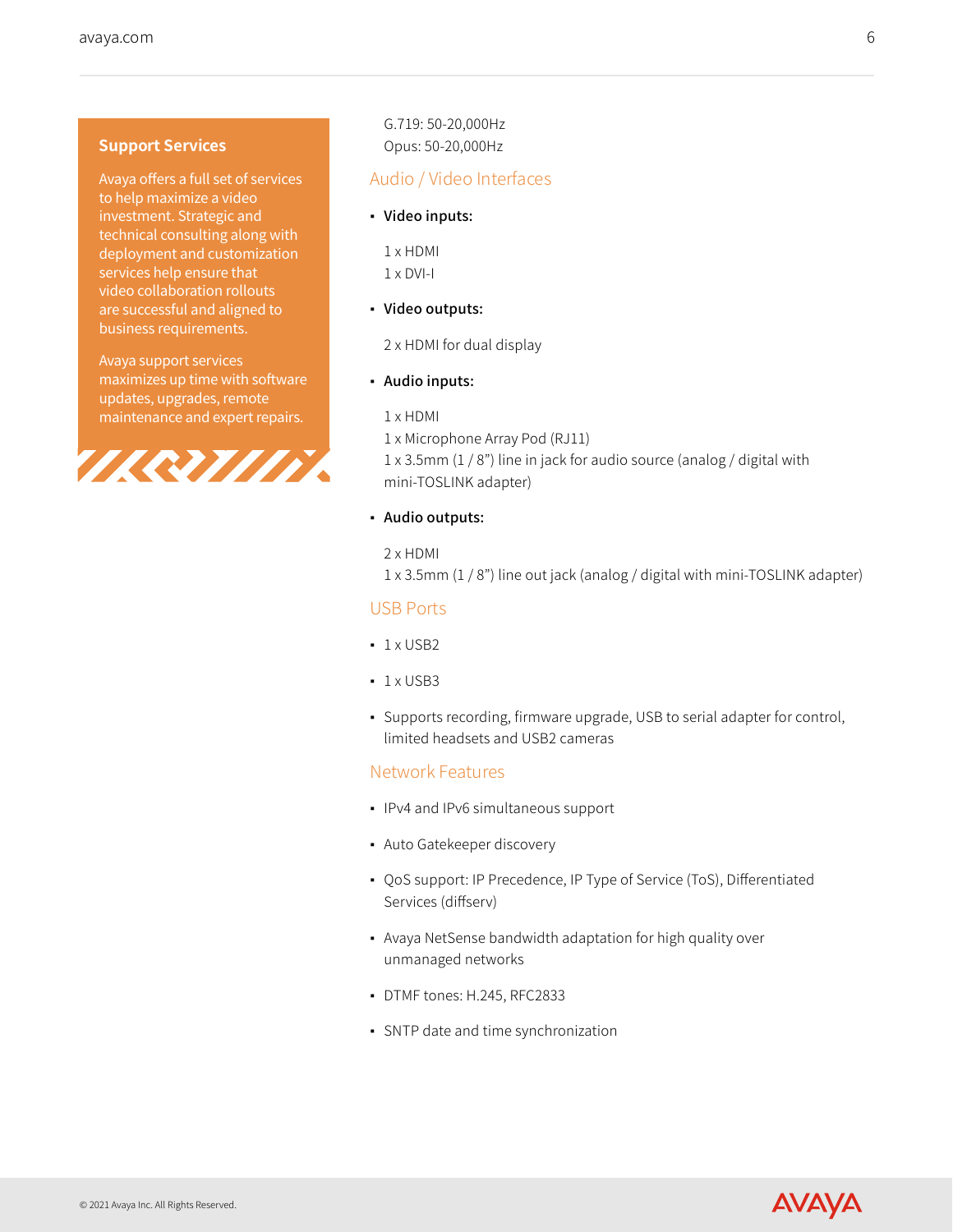▪ IP adaptive packet management

Flow control Packet Loss based down-speeding Packet Loss recovery policies

## Network Protocols

▪ DHCP, DNS, HTTP, HTTPS, RTP / RTCP, SNTP, STUN, TCP / IP, TELNET, TFTP, 802.1Q, 802.1X, 802.1p

## Network Interfaces

▪ 2 x 10/100/1000 Base-T full-duplex (RJ-45) (2nd GLAN is optional)

## Firewall Traversal

- Auto NAT discovery HTTP and STUN
- H.460.18, H.460.19
- "Keep Alive" packet time configurable

## Camera Interface

▪ VISCA RS232 for PTZ control (Mini-DIN 8-pin)

#### User Interface

- 25 language on-screen user interface
- Infrared remote control
- API for endpoint control
- Control application for Apple iPad and iPhone1
- **Microsoft Exchange calendar integration**
- **•** Bitmaps and logo customization<sup>1</sup>
- Standard Android compatible touch screens support
- Automatic Configuration using credentials on Workplace on prem
- **Transmit the Site Name in overlay**
- Preset for USB camera

# Directory Service & Address Book

▪ LDAP Client (H.350)

▪ Receive global address book from LDAP Server including Avaya Workplace

# Multipoint Control Unit<sup>1</sup>

- H.323 and SIP mixed mode
- 4 HD continuous presence participants
- Desktop and Mobile Client support<sup>1</sup>
- Dial-in / Dial-out capabilities
- **·** Encryption<sup>2</sup>
- Automatic continuous presence layouts
- Dual-video from any site
- **Lecturer mode on system hosting the conference**
- XT MCU cascading Power Supply
- 100-240VAC, 50-60Hz, 2A Max.

# Physical Characteristics

▪ Horizontal / Vertical Mounting:

W: 29.0cm (11.4'') D: 16.5cm (6.5'') H: 4.0cm (1.6'') Weight: 2.4kg (5.3lb)

# Software Platform

■ Avaya Aura® 7.0 & Avaya IP Office™ 11.0

# Security Features

- Embedded encryption2
- H.323 security per H.235v3 / Annex D
- SIP security per SRTP and TLS 1.2, enciphering up to AES-256
- SIP "Digest" authentication (MD5)
- RTP media enciphering with AES-256
- Public-Key including Diffie-Hellman (2048 bits), RSA (up to 4096 bits)